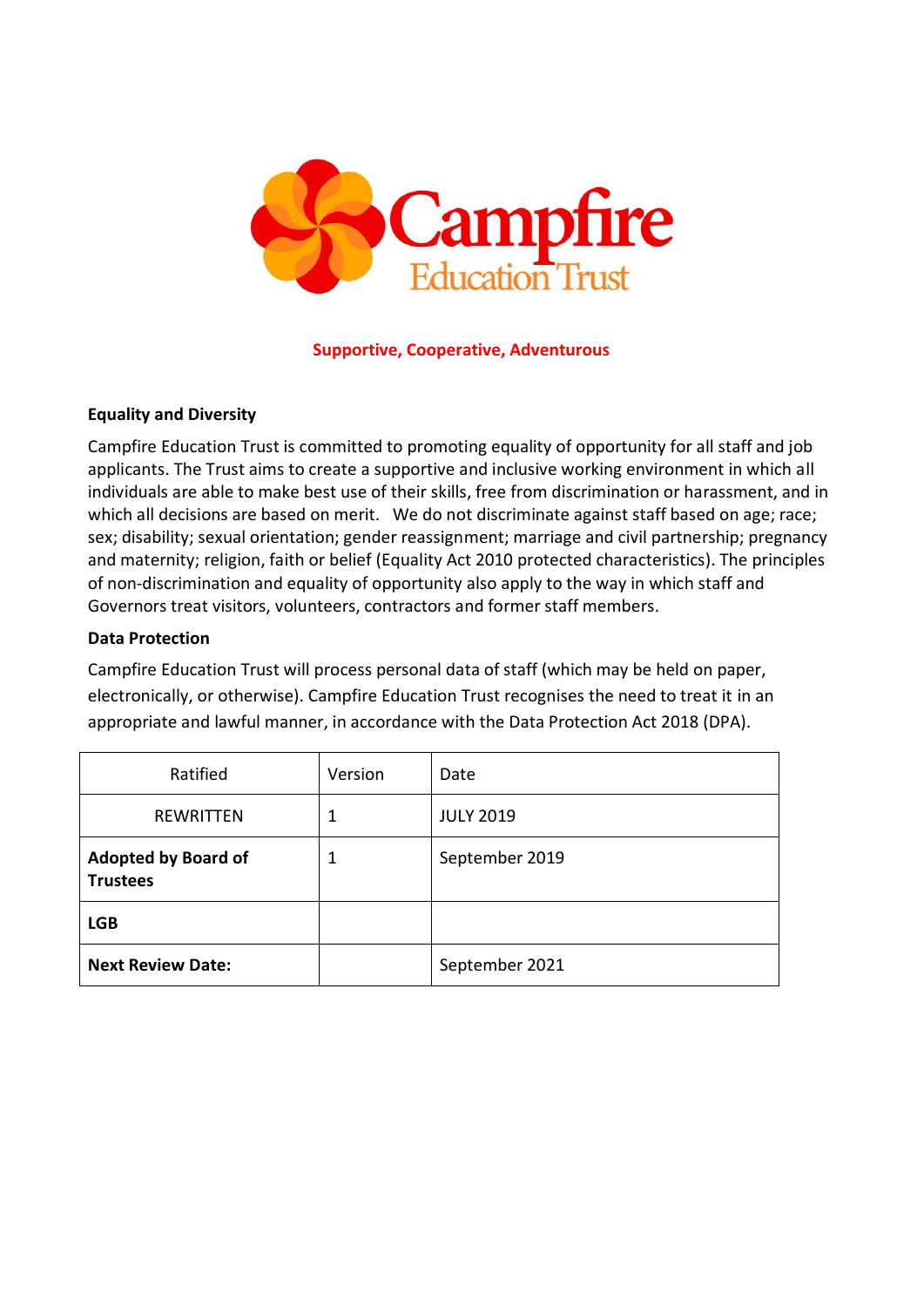**Complaints procedure**

**Campfire Education Trust**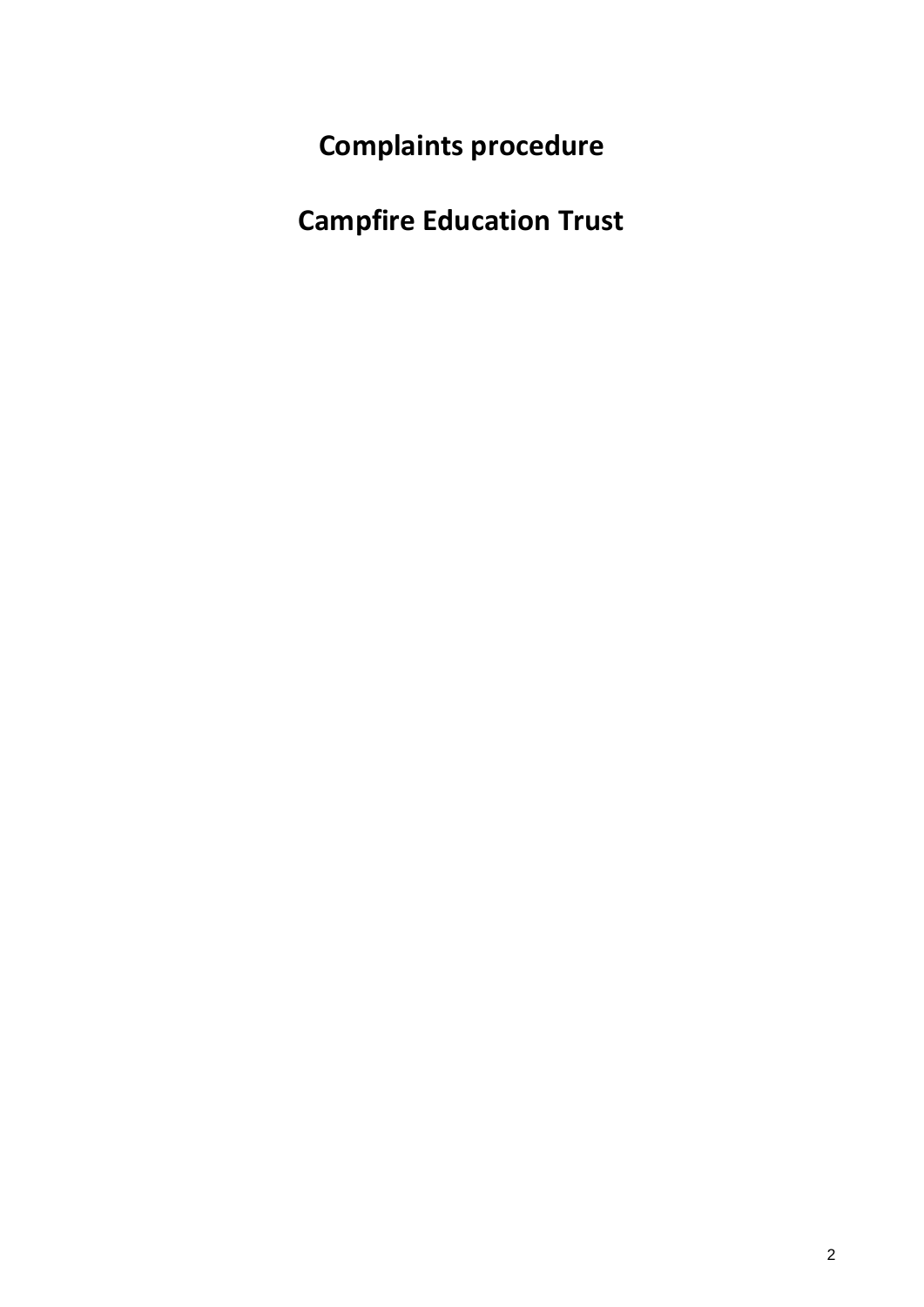# **Contents**

| 5. Stages of complaint (not complaints against the CEO, the headteacher or governors)  5 |  |
|------------------------------------------------------------------------------------------|--|
| 6. Complaints against the CEO, a headteacher, a governor or the governing board          |  |
|                                                                                          |  |
|                                                                                          |  |
|                                                                                          |  |
|                                                                                          |  |
|                                                                                          |  |
|                                                                                          |  |

**…………………………………………………………………………………………………………………………….**

#### **1. Aims**

Our Trust aims to meet its statutory obligations when responding to complaints from parents of pupils at the school, and others.

When responding to complaints, we aim to:

- Be impartial and non-adversarial
- Facilitate a full and fair investigation by an independent person or panel, where necessary
- Address all the points at issue and provide an effective and prompt response
- Respect parent or person complaining desire for confidentiality
- Treat parent or person complaining with respect
- Ensure that any decisions we make are lawful, rational, reasonable, fair and proportionate, in line with the principles of administrative law
- Keep parent or person complaining informed of the progress of the complaints process
- Consider how the complaint can feed into school improvement evaluation processes

We try to resolve concerns or complaints by informal means wherever possible. Where this is not possible, formal procedures will be followed.

The school will aim to give the parent or person complaining the opportunity to complete the complaints procedure in full.

To support this, we will ensure we publicise the existence of this policy and make it available on the school website.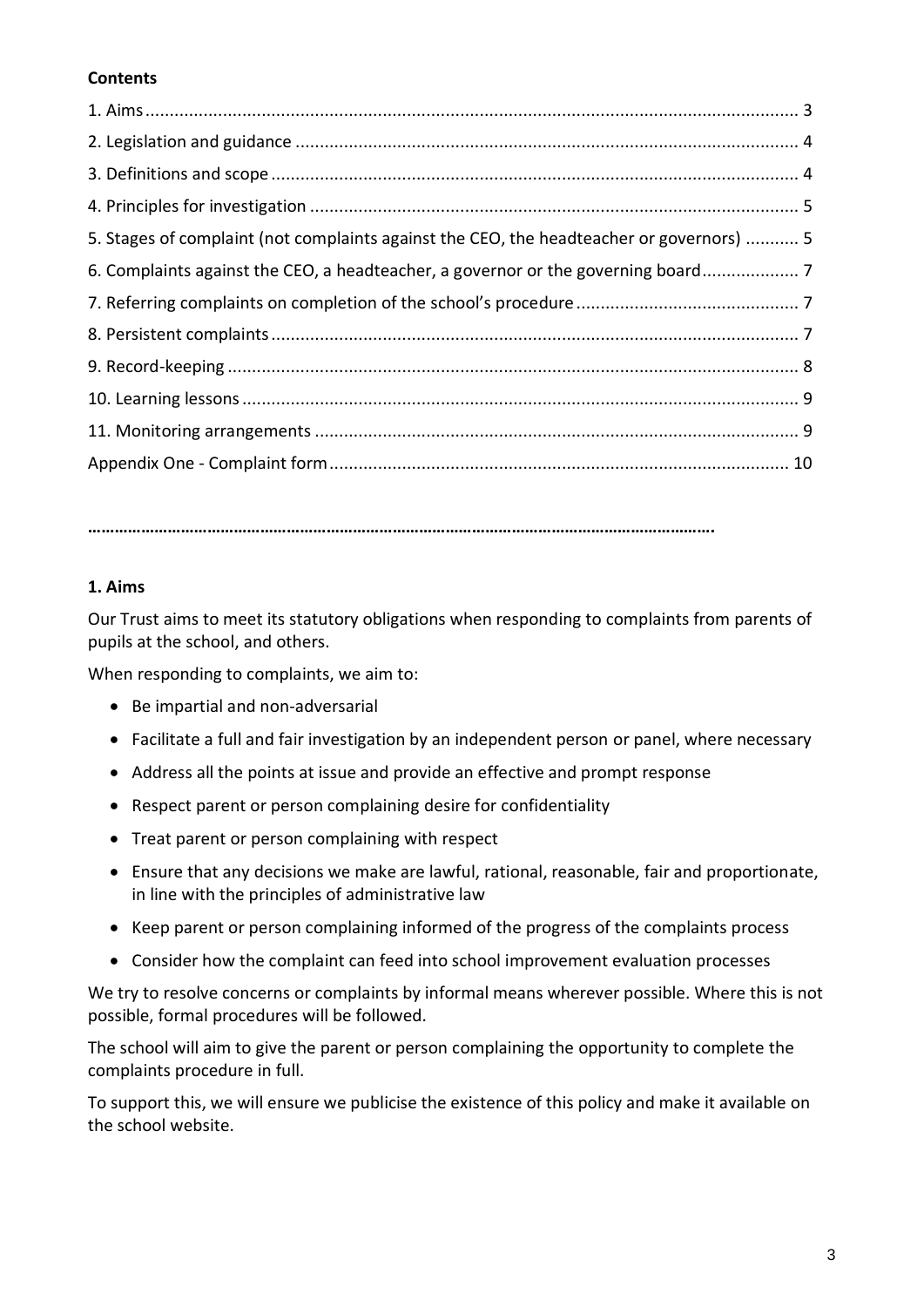# **2. Legislation and guidance**

This document meets the requirements set out in part 7 of the schedule to the Education [\(Independent School Standards\) Regulations 2014,](http://www.legislation.gov.uk/uksi/2014/3283/schedule/made) which states that we must have and make available a written procedure to deal with complaints from parents of pupils at the school.

It is also based on guidance published by the Education and Skills Funding Agency (ESFA) on creating a complaints [procedure that complies with the above regulations,](https://www.gov.uk/government/publications/setting-up-an-academies-complaints-procedure) and refers to [good](https://www.gov.uk/government/publications/school-complaints-procedures)  [practice guidance on setting up complaints procedures](https://www.gov.uk/government/publications/school-complaints-procedures) from the Department for Education (DfE).

This policy complies with our funding agreement and articles of association.

In addition, it addresses duties set out in the [Early Years Foundation Stage statutory framework](https://www.gov.uk/government/publications/early-years-foundation-stage-framework--2) with regards to dealing with complaints about the school's fulfilment of Early Years Foundation Stage requirements.

# **3. Definitions and scope**

The DfE guidance explains the difference between a concern and a complaint.

A **concern** is defined as "an expression of worry or doubt over an issue considered to be important for which reassurances are sought".

The school will resolve concerns through day-to-day communication as far as possible.

A **complaint** is defined as "an expression of dissatisfaction however made, about actions taken or a lack of action".

The school intends to resolve complaints informally where possible, at the earliest possible stage.

There may be occasions when a parent or person complaining would like to raise their concerns formally. This policy outlines the procedure relating to handling such complaints.

This policy does not cover complaints procedures relating to:

- Admissions
- Statutory assessments of special educational needs (SEN)
- Safeguarding matters
- Exclusion
- Whistle-blowing
- Staff grievances
- Staff discipline

Please see our separate policies for procedures relating to these types of complaint.

*Arrangements for handling complaints from parents of children with SEN about the school's support are within the scope of this policy. Such complaints should first be made to the class teacher and Special Educational Needs Co-ordinator (SENCO); they will then be referred to this complaints policy. Individual School SEN policies includes information about the rights of parents of pupils with disabilities who believe that our school has discriminated against their child.*

Complaints about services provided by other providers who use school premises or facilities should be directed to the provider concerned.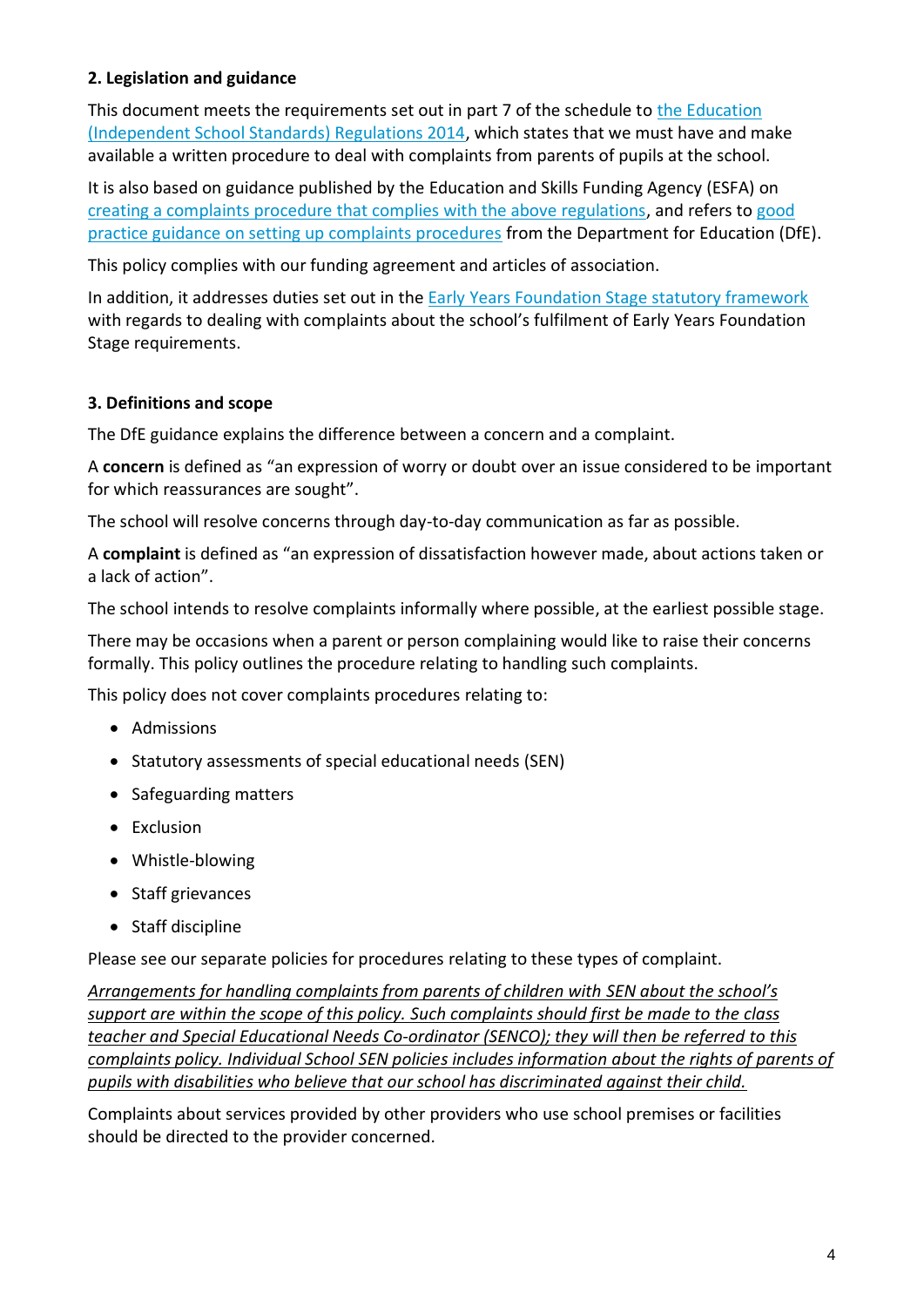#### **4. Principles for investigation**

When investigating a complaint, we will try to clarify:

- What has happened
- Who was involved
- What the parent or person complaining feels would put things right

We also intend to address complaints as quickly as possible. To achieve this, realistic and reasonable time limits will be set for each action within each stage.

Where further investigations are necessary, new time limits will be set, and the parent or person complaining will be sent details of the new deadline with an explanation for the delay.

The school expects that complaints will be made as soon as possible after an incident arises and no later than 3 months afterwards. We will consider exceptions to this time frame in circumstances where there were valid reasons for not making a complaint at that time and the complaint can still be investigated in a fair manner for all involved.

#### **Complaints about our fulfilment of early years requirements**

We will investigate all written complaints relating to the school's fulfilment of the Early Years Foundation Stage requirements, and notify the parent or person complaining of the outcome within 28 days of receiving the complaint. The school will keep a record of the complaint (see section 9) and make this available to Ofsted on request.

Parents and carers can notify Ofsted if they believe that the school is not meeting Early Years Foundation Stage requirements, by calling 0300 123 4234 or 0300 123 4666, or by emailing [enquiries@ofsted.gov.uk.](mailto:enquiries@ofsted.gov.uk) An online contact form is also available at [https://www.gov.uk/government/organisations/ofsted#org-contacts.](https://www.gov.uk/government/organisations/ofsted#org-contacts)

We will notify parents and carers if we become aware that the school is to be inspected by Ofsted. We will also supply a copy of the inspection report to parents and carers of children attending the setting on a regular basis.

# **5. Stages of complaint (not for complaints against the CEO, the Headteacher or Governors)**

# **Stage 1: informal**

The school will take informal concerns seriously and make every effort to resolve the matter quickly. It may be the case that the provision or clarification of information will resolve the issue.

The parent or person complaining should raise the complaint as soon as possible with the relevant member of staff or the headteacher, either in person or by letter, telephone or email. If you are not satisfied that the complaint has been dealt with then complete the form at Appendix One. If you would like help completing the form, the school will be happy to provide the assistance of someone unconnected with the complaint. If you are unclear who to contact or how to contact them, you should contact the school office.

The school will acknowledge informal complaints within **5 working days**, and investigate and provide a response within **15 working days**.

The informal stage will involve a meeting between the parent or person complaining and the subject of the complaint with a senior leader present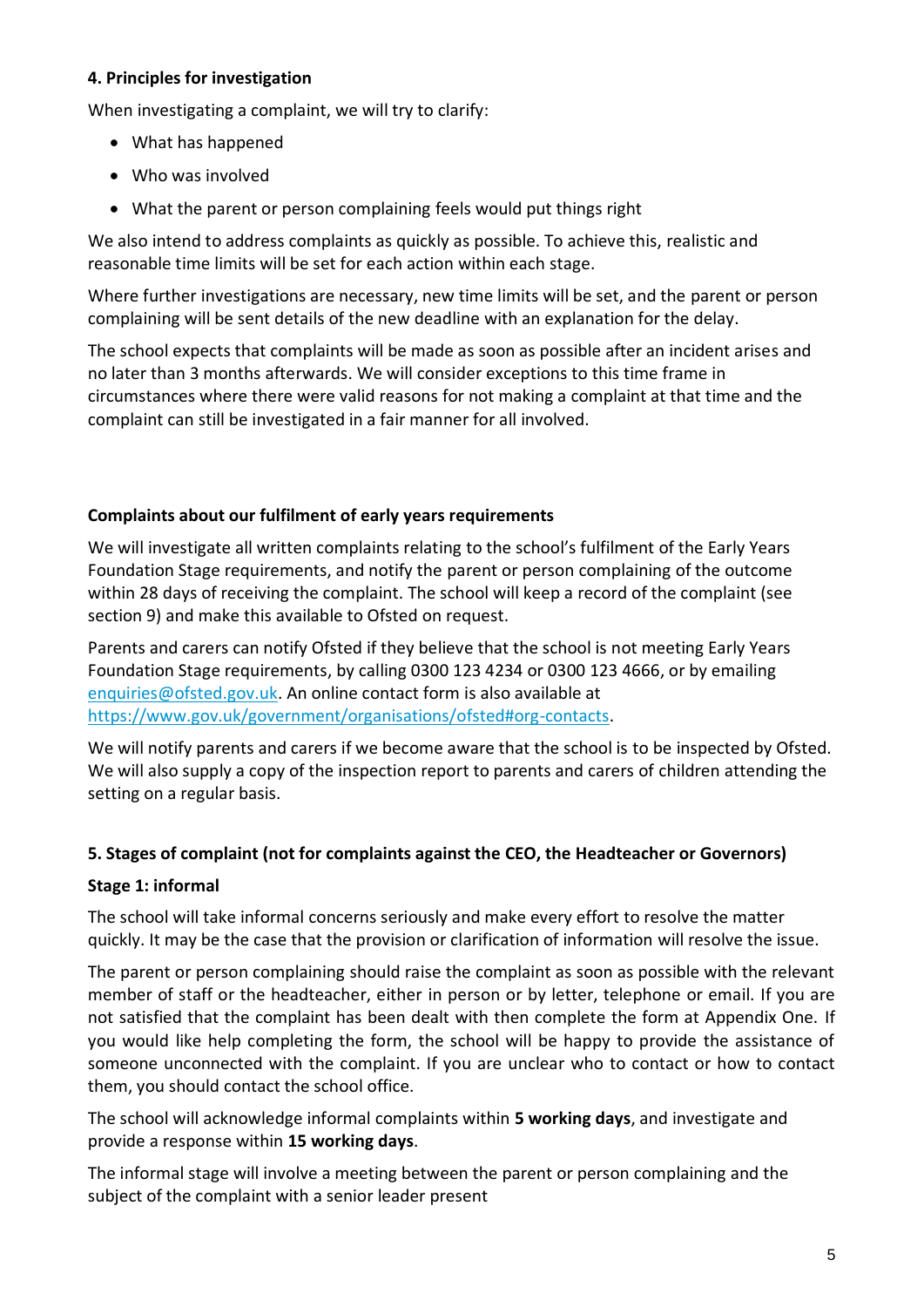If the complaint is not resolved informally, it will be escalated to a formal complaint within **15 working days** of the completion of the informal stage.

# **Stage 2: formal**

The formal stage involves the parent or person complaining putting the complaint to the headteacher and/or the subject of the complaint:

• In a letter or email adding any new information not on the complaints form

As the parent or person complaining you should provide details such as relevant dates, times and the names of witnesses of events, alongside copies of any relevant documents. You should also state what they feel would resolve the complaint.

If you need assistance raising a formal complaint, the school will be happy to provide the assistance of someone unconnected with the complaint. If you are unclear who to contact or how to contact them, you should contact the school office.

The Headteacher (or other person appointed by the Headteacher for this purpose) will then conduct their own investigation. The written conclusion of this investigation will be sent to the parent or person complaining within **15 working days**.

If the parent or person complaining is not satisfied with the response and wishes to proceed to the next stage of this procedure, they should inform the clerk to the governing board in writing within **15 working days** from the end of stage two.

# **Stage 3: review panel**

Complaints will be escalated to the panel hearing stage if the parent or person complaining is not satisfied with the response to the complaint at the second, formal, stage.

The panel will be appointed by or on behalf of the Trust must consist of at least 3 people who were not directly involved in the matters detailed in the complaint. At least 1 panel member must be a Trustee, independent of the management and running of the school. The panel cannot be made up solely of governing board members, as they are not independent of the management and running of the school.

The panel will have access to the existing record of the complaint's progress (see section 9).

The parent or person complaining must have reasonable notice of the date of the review panel; however, the review panel reserves the right to convene at their convenience rather than that of the parent or person complaining. At the review panel meeting, the parent or person complaining and representatives from the school, as appropriate, will be present. Each will have an opportunity to set out written or oral submissions prior to the meeting.

The parent or person complaining must be allowed to attend the panel hearing and be accompanied if they wish.

At the meeting, each individual will have the opportunity to give statements and present their evidence, and witnesses will be called, as appropriate, to present their evidence.

The panel, the parent or person complaining and the school representative(s) will be given the chance to ask and reply to questions. Once the parent or person complaining and school representative(s) have presented their cases, they will be asked to leave and evidence will then be considered.

The panel must then put together its findings and recommendations from the case. The panel will also provide copies of the minutes of the hearing and the findings and recommendations to the parent or person complaining and, where relevant, the individual who is the subject of the complaint, and make a copy available for inspection by the proprietor and headteacher.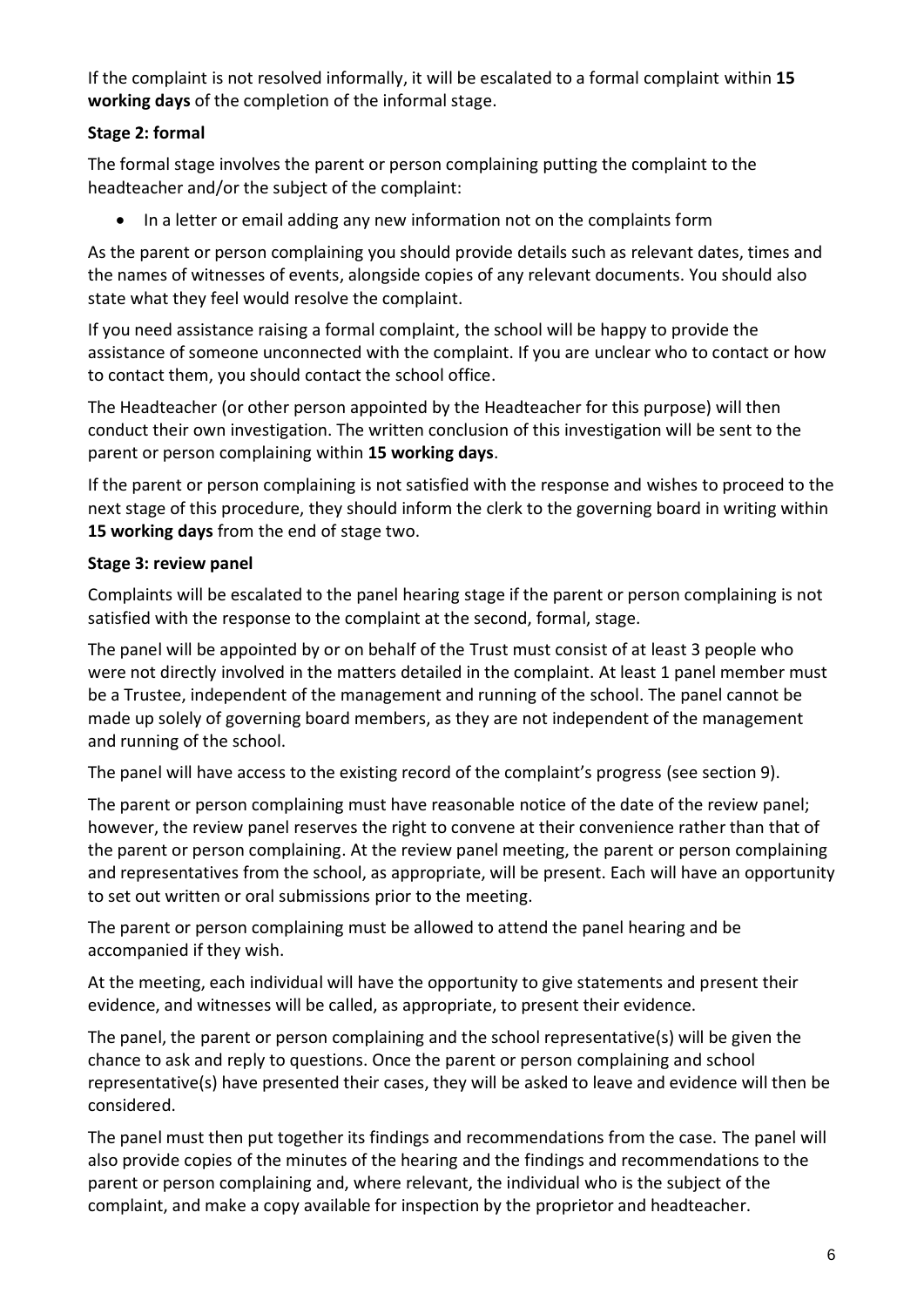The school will inform those involved of the decision in writing within **15 working days**.

#### **6. Complaints against the CEO, a headteacher, a governor or the governing board**

Complaints made against the Headteacher should be directed in writing (as per Stage 2: Formal) to the CEO who will initiate an investigation if it cannot be dealt with at an informal stage. Complaints against the CEO should be directed in writing (as per Stage 2: Formal) to the Chair of the Trust who will initiate an investigation if it cannot be dealt with at an informal stage.

Where a complaint is against the Chair of Governors, any member of the governing board, or the entire governing board, it should be made in writing (as per Stage 2: Formal) to the clerk to the governing board in the first instance. The complaint will then be passed to the Chair of Trustees who will initiate an investigation if it cannot be dealt with at an informal stage.

Should the complaint need to go to Stage 3 a review panel would consist of Trustees not involved in any of the complaint proceedings.

#### **7. Referring complaints on completion of the school's procedure**

If the parent or person complaining is unsatisfied with the outcome of the school's complaints procedure, they can refer their complaint to the ESFA. The ESFA will check whether the complaint has been dealt with properly by the school. The ESFA will not overturn a school's decision about a complaint. However, it will look into:

- Whether there was undue delay, or the school did not comply with its own complaints procedure
- Whether the school was in breach of its funding agreement with the secretary of state
- Whether the school has failed to comply with any other legal obligation

If the school did not deal with the complaint properly, it will be asked to re-investigate the complaint. If the school's complaints procedure is found to not meet regulations, the school will be asked to correct its procedure accordingly.

For more information or to refer a complaint, see the following webpage:

<https://www.gov.uk/complain-about-school>

# **8. Persistent complaints**

Where a parent or person complaining tries to re-open the issue with the school after the complaints procedure has been fully exhausted and the school has done everything it reasonably can in response to the complaint, the chair of governors (or other appropriate person in the case of a complaint about the chair) will inform the parent or person complaining that the matter is closed.

If the parent or person complaining subsequently contacts the school again about the same issue, the school can choose not to respond. The normal circumstance in which we will not respond is if:

- The school has taken every reasonable step to address the parent or person complaining's needs, *and*
- The parent or person complaining has been given a clear statement of the school's position and their options (if any), *and*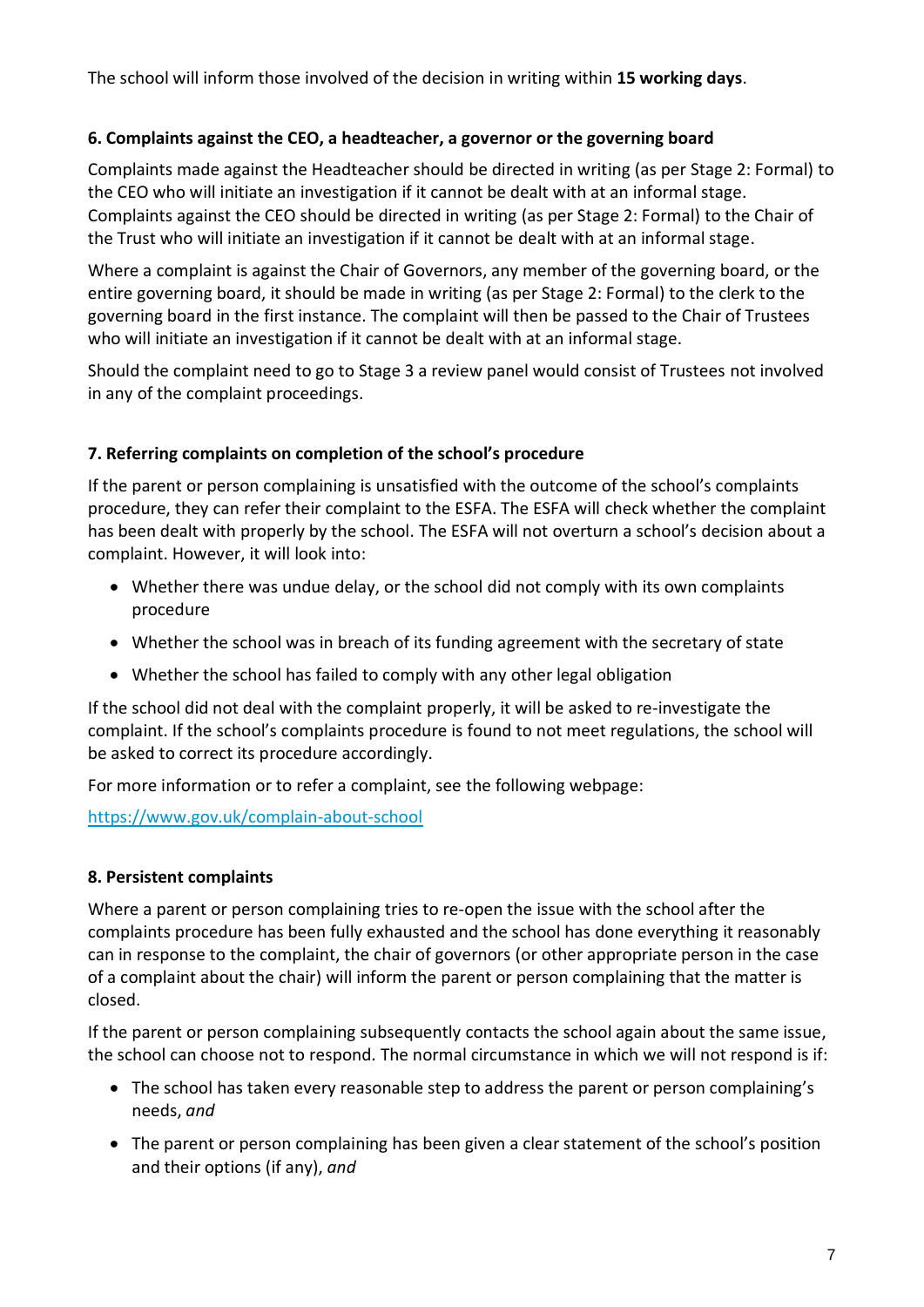• The parent or person complaining is contacting the school repeatedly but making substantially the same points each time

However, this list is not intended to be exhaustive.

The school will be most likely to choose not to respond if:

- We have reason to believe the individual is contacting the school with the intention of causing disruption or inconvenience, and/or
- The individual's letters/emails/telephone calls are often or always abusive or aggressive, and/or
- The individual makes insulting personal comments about, or threats towards, school staff

Unreasonable behaviour which is abusive, offensive or threatening may constitute an unreasonably persistent complaint.

Once the school has decided that it is appropriate to stop responding, the parent or person complaining will be informed in writing, either by letter or email.

The school will ensure when making this decision that parent or person complaining making any new complaint are heard, and that the school acts reasonably.

# **Complaint campaigns**

Where the school receives a large volume of complaints about the same topic or subject, especially if these come from a parent or person complaining unconnected with the school, the school may respond to these complaints by:

- Publishing a single response on the school website
- Sending a template response to all of the parent or person complaining

If a parent or person complaining are not satisfied with the school's response, or wish to pursue the complaint further, the normal procedures will apply.

# **9. Record-keeping**

The school will record the progress of all complaints, including information about actions taken at all stages, the stage at which the complaint was resolved, and the final outcome. The records will also include copies of letters and emails, and notes relating to meetings and phone calls.

This material will be treated as confidential and held centrally, and will be viewed only by those involved in investigating the complaint or on the review panel.

This is except where the secretary of state (or someone acting on their behalf) or the parent or person complaining requests access to records of a complaint through a freedom of information (FOI) request or through a subject access request under the terms of the Data Protection Act, or where the material must be made available during a school inspection.

Records of complaints will be kept securely managed by Head Teacher, only for as long as necessary and in line with data protection law and our privacy notices

The details of the complaint, including the names of individuals involved, will not be shared with the whole governing board in case a review panel needs to be organised at a later point.

Where the governing board is aware of the substance of the complaint before the review panel stage, the school will (where reasonably practicable) arrange for an independent panel to hear the complaint.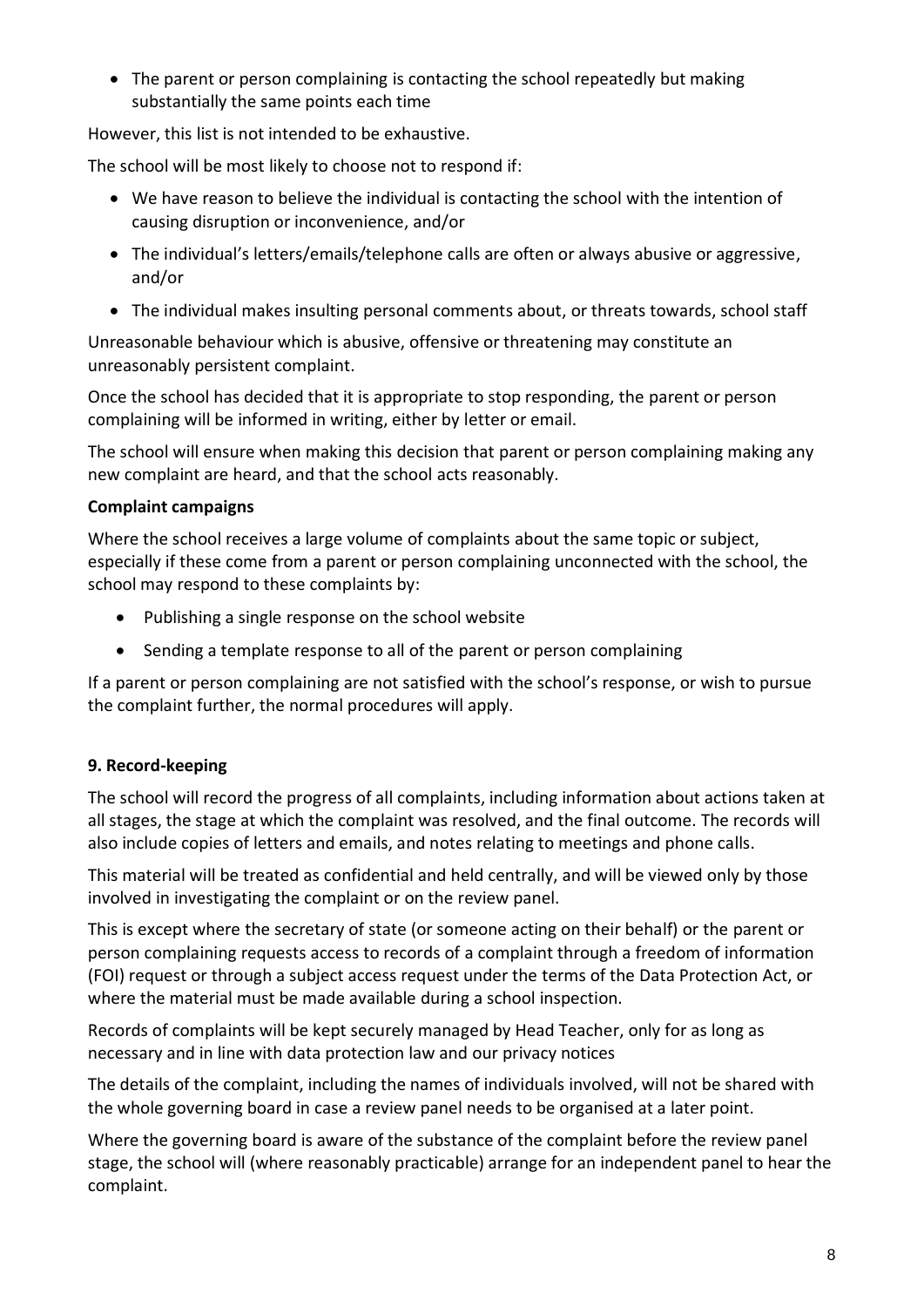A parent or person complaining also have the right to request an independent panel if they believe there is likely to be bias in the proceedings. The decision to approve this request is made by the governing board, who will not unreasonably withhold consent.

#### **10. Learning lessons**

The Trust will review any underlying issues raised by complaints with the Head Teacher, senior leadership team and staff member], where appropriate, and respecting confidentiality, to determine whether there are any improvements that the school can make to its procedures or practice to help prevent similar events in the future.

# **11. Monitoring arrangements**

The Governing body will monitor the effectiveness of the complaints procedure in ensuring that complaints are handled properly. The Trust board will track the number and nature of complaints, and review underlying issues as stated in section 10.